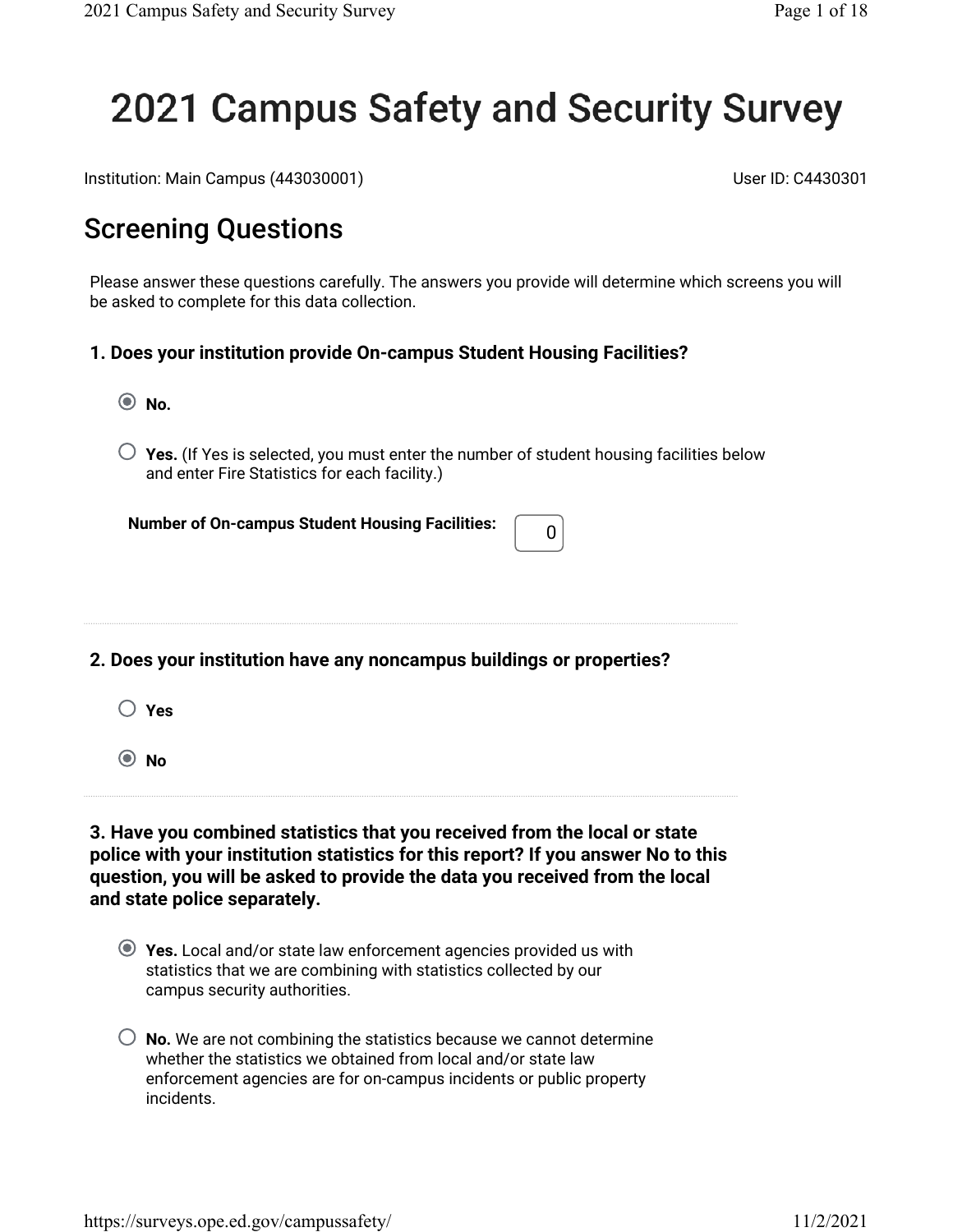- **Not available.** We cannot determine if the statistics we obtained from local and/or state law enforcement agencies are for our Clery geography.
- **Not available.** We made a good-faith effort to obtain statistics from local and/or state law enforcement agencies, but the agencies did not comply with our request.

## Criminal Offenses - On campus

For each of the following criminal offenses, enter the number reported to have occurred On Campus.

| Criminal offense                        | Total occurrences On campus |           |                  |  |  |  |  |  |
|-----------------------------------------|-----------------------------|-----------|------------------|--|--|--|--|--|
|                                         | 2018                        | 2019      | 2020             |  |  |  |  |  |
| а.<br>Murder/Non-negligent manslaughter | $\pmb{0}$                   | $\pmb{0}$ | $\boldsymbol{0}$ |  |  |  |  |  |
| b.<br>Manslaughter by Negligence        | $\pmb{0}$                   | $\pmb{0}$ | $\pmb{0}$        |  |  |  |  |  |
| c.<br>Rape                              | $\pmb{0}$                   | $\pmb{0}$ | $\pmb{0}$        |  |  |  |  |  |
| d.<br>Fondling                          | $\pmb{0}$                   | $\pmb{0}$ | $\pmb{0}$        |  |  |  |  |  |
| e.<br>Incest                            | $\pmb{0}$                   | $\pmb{0}$ | 0                |  |  |  |  |  |
| f.<br><b>Statutory rape</b>             | $\pmb{0}$                   | $\pmb{0}$ | 0                |  |  |  |  |  |
| g.<br>Robbery                           | $\mathbf{1}$                | $\pmb{0}$ | 0                |  |  |  |  |  |
| h.<br>Aggravated assault                | $\pmb{0}$                   | $\pmb{0}$ | $\boldsymbol{0}$ |  |  |  |  |  |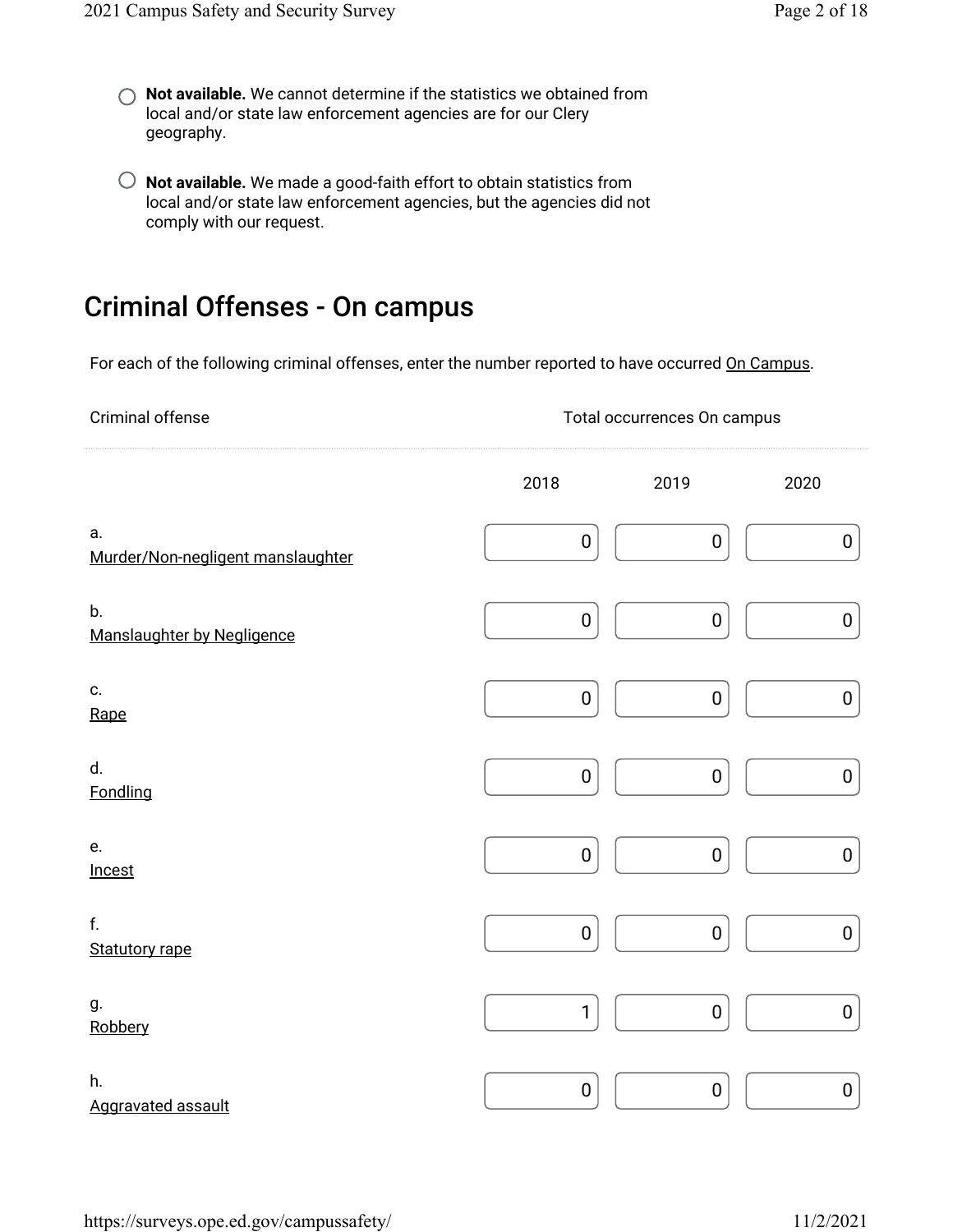| ı.<br>Burglary                                                           |  |  |
|--------------------------------------------------------------------------|--|--|
| j.<br>Motor vehicle theft<br>(Do not include theft from a motor vehicle) |  |  |
| k.<br>Arson                                                              |  |  |

If you have changed prior years' data, you must add a caveat explaining the change. Use the following format: "For (YEAR), Line (X) was changed from (A) to (B) because (REASON)."

## Criminal Offenses - Public Property

For each of the following criminal offenses, enter the number reported to have occurred on <u>Public Property</u>

.

Criminal offense Total occurrences on Public Property

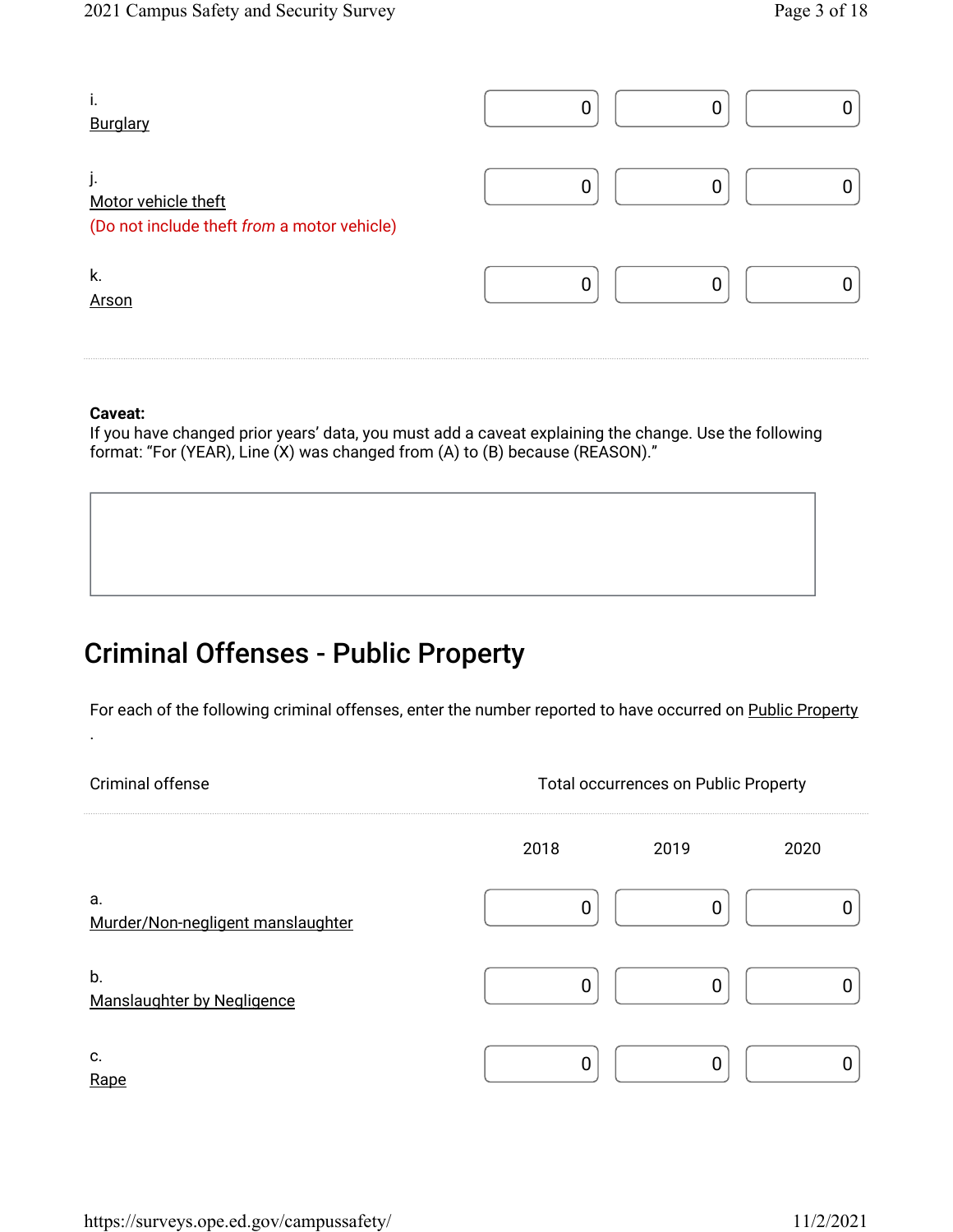| d.<br>Fondling                                                           | $\pmb{0}$ | $\pmb{0}$<br>0   |
|--------------------------------------------------------------------------|-----------|------------------|
| e.<br>Incest                                                             | $\pmb{0}$ | $\pmb{0}$<br>0   |
| f.<br><b>Statutory rape</b>                                              | $\pmb{0}$ | 0<br>$\mathbf 0$ |
| g.<br>Robbery                                                            | $\pmb{0}$ | $\pmb{0}$<br>0   |
| h.<br>Aggravated assault                                                 | $\pmb{0}$ | $\pmb{0}$<br>0   |
| i.<br>Burglary                                                           | $\pmb{0}$ | $\pmb{0}$<br>0   |
| j.<br>Motor vehicle theft<br>(Do not include theft from a motor vehicle) | $\pmb{0}$ | $\pmb{0}$<br>0   |
| k.<br><b>Arson</b>                                                       | $\pmb{0}$ | 0<br>$\pmb{0}$   |

If you have changed prior years' data, you must add a caveat explaining the change. Use the following format: "For (YEAR), Line (X) was changed from (A) to (B) because (REASON)."

## Hate Crimes - On campus

For the criminal offenses listed below, first enter the total number of <u>Hate Crimes</u> that were reported to have occurred <u>On campus</u>. Then break down each total by category of bias (e.g., race, religion).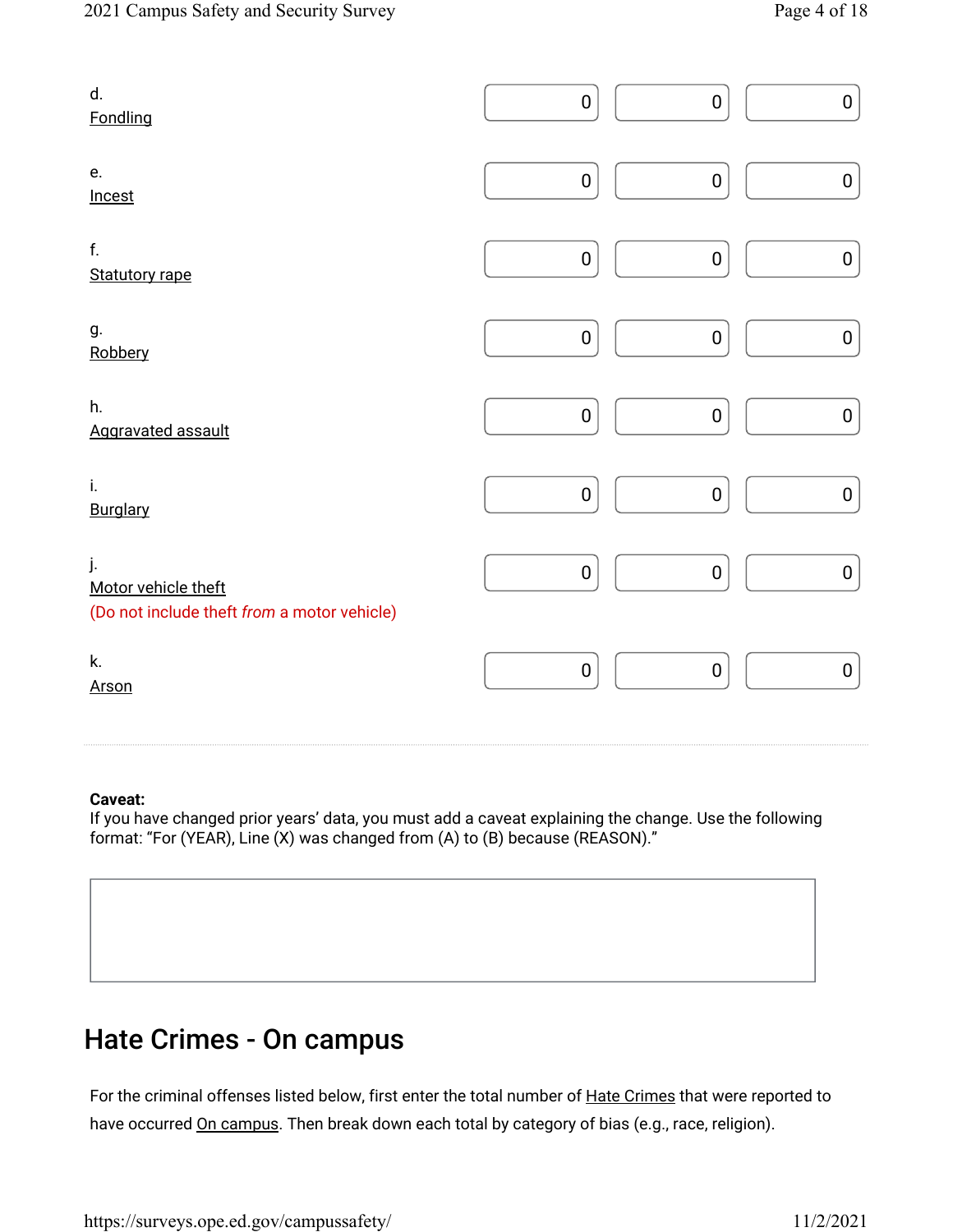| <b>Criminal offense</b>                                                     | <b>Total</b>     |                  | <b>Occurrences of Hate crimes (Category of Bias for crimes)</b> |                  |                  |                  |                                                            |                  |                       |  |
|-----------------------------------------------------------------------------|------------------|------------------|-----------------------------------------------------------------|------------------|------------------|------------------|------------------------------------------------------------|------------------|-----------------------|--|
|                                                                             |                  | Race             |                                                                 | orientation      |                  | Identity         | Religion Sexual Gender Gender DisabilityEthnicity National |                  | Origin                |  |
| K                                                                           |                  |                  |                                                                 |                  |                  |                  |                                                            |                  | $\blacktriangleright$ |  |
| а.<br>Murder/ Non-negligent<br>manslaughter                                 | 0                | $\boldsymbol{0}$ | 0                                                               | 0                | $\boldsymbol{0}$ | $\boldsymbol{0}$ | $\boldsymbol{0}$                                           | $\boldsymbol{0}$ | $\boldsymbol{0}$      |  |
| c.<br>Rape                                                                  | $\boldsymbol{0}$ | $\boldsymbol{0}$ | 0                                                               | $\boldsymbol{0}$ | $\pmb{0}$        | $\pmb{0}$        | $\pmb{0}$                                                  | $\boldsymbol{0}$ | 0                     |  |
| d.<br>Fondling                                                              | 0                | $\boldsymbol{0}$ | $\pmb{0}$                                                       | $\boldsymbol{0}$ | $\pmb{0}$        | $\pmb{0}$        | $\pmb{0}$                                                  | $\boldsymbol{0}$ | 0                     |  |
| e.<br>Incest                                                                | $\boldsymbol{0}$ | $\boldsymbol{0}$ | $\pmb{0}$                                                       | $\boldsymbol{0}$ | $\pmb{0}$        | $\pmb{0}$        | 0                                                          | $\boldsymbol{0}$ | 0                     |  |
| f.<br><b>Statutory rape</b>                                                 | $\mathbf 0$      | $\boldsymbol{0}$ | $\pmb{0}$                                                       | $\pmb{0}$        | $\pmb{0}$        | $\pmb{0}$        | $\pmb{0}$                                                  | $\boldsymbol{0}$ | $\mathbf 0$           |  |
| g.<br>Robbery                                                               | 0                | $\mathbf 0$      | $\pmb{0}$                                                       | $\pmb{0}$        | $\pmb{0}$        | $\pmb{0}$        | $\pmb{0}$                                                  | $\pmb{0}$        | 0                     |  |
| h.<br>Aggravated assault                                                    | $\boldsymbol{0}$ | $\boldsymbol{0}$ | $\boldsymbol{0}$                                                | $\boldsymbol{0}$ | $\boldsymbol{0}$ | $\pmb{0}$        | $\pmb{0}$                                                  | $\boldsymbol{0}$ | 0                     |  |
| i.<br>Burglary                                                              | 0                | 0                | 0                                                               | 0                | $\boldsymbol{0}$ | 0                | $\boldsymbol{0}$                                           | $\boldsymbol{0}$ | 0                     |  |
| j.<br>Motor vehicle theft<br>(Do not include theft<br>from a motor vehicle) | 0                | $\boldsymbol{0}$ | 0                                                               | $\boldsymbol{0}$ | $\boldsymbol{0}$ | $\boldsymbol{0}$ | $\boldsymbol{0}$                                           | $\boldsymbol{0}$ | 0                     |  |
| k.<br><b>Arson</b>                                                          | $\boldsymbol{0}$ | $\boldsymbol{0}$ | 0                                                               | $\boldsymbol{0}$ | $\pmb{0}$        | 0                | $\boldsymbol{0}$                                           | $\boldsymbol{0}$ | 0                     |  |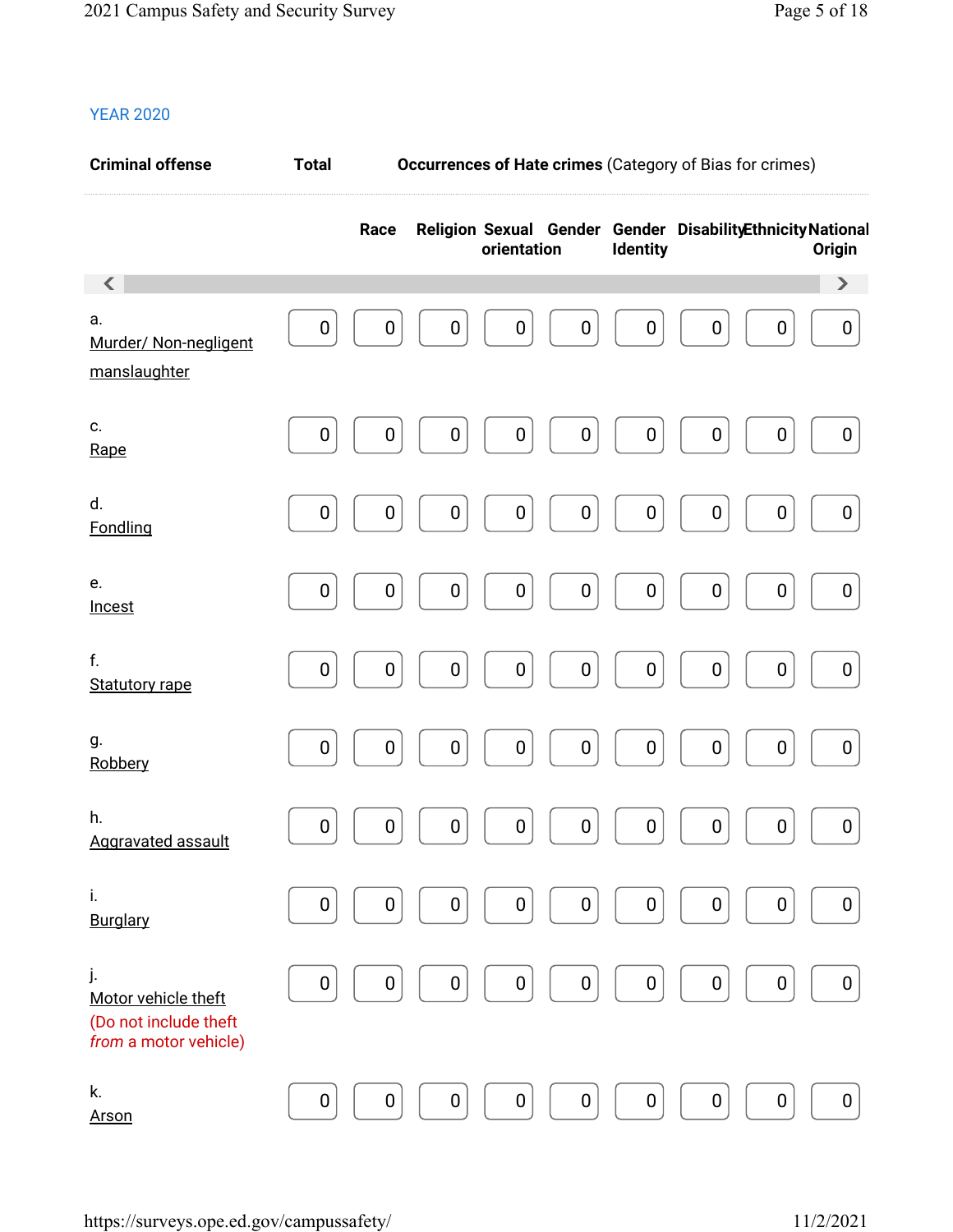| l.<br>Simple assault                            | $\boldsymbol{0}$<br>$\boldsymbol{0}$<br>$\boldsymbol{0}$<br>$\mathbf 0$<br>0<br>0<br>0<br>0<br>$\mathbf 0$ |
|-------------------------------------------------|------------------------------------------------------------------------------------------------------------|
| m.<br>Larceny-theft                             | $\boldsymbol{0}$<br>$\boldsymbol{0}$<br>$\boldsymbol{0}$<br>0<br>0<br>0<br>0<br>0<br>0                     |
| n.<br>Intimidation                              | $\boldsymbol{0}$<br>$\boldsymbol{0}$<br>0<br>$\boldsymbol{0}$<br>0<br>$\mathbf 0$<br>0<br>0<br>0           |
| o. Destruction/damage/<br>vandalism of property | $\boldsymbol{0}$<br>$\mathbf 0$<br>$\boldsymbol{0}$<br>0<br>0<br>0<br>$\mathbf 0$<br>$\boldsymbol{0}$      |

| <b>Criminal offense</b>                     |                  | Occurrences of Hate crimes (Category of Bias for crimes) |   |             |                  |                  |                                                            |                  |                       |
|---------------------------------------------|------------------|----------------------------------------------------------|---|-------------|------------------|------------------|------------------------------------------------------------|------------------|-----------------------|
|                                             |                  | Race                                                     |   | orientation |                  | <b>Identity</b>  | Religion Sexual Gender Gender DisabilityEthnicity National |                  | Origin                |
| ✓                                           |                  |                                                          |   |             |                  |                  |                                                            |                  | $\blacktriangleright$ |
| a.<br>Murder/ Non-negligent<br>manslaughter | 0                | 0                                                        | 0 | 0           | $\boldsymbol{0}$ | $\boldsymbol{0}$ | $\mathbf 0$                                                | 0                | 0                     |
| c.<br>Rape                                  | $\boldsymbol{0}$ | 0                                                        | 0 | 0           | $\boldsymbol{0}$ | $\pmb{0}$        | 0                                                          | $\boldsymbol{0}$ | 0                     |
| d.<br>Fondling                              | 0                | $\pmb{0}$                                                | 0 | 0           | $\boldsymbol{0}$ | $\pmb{0}$        | 0                                                          | $\boldsymbol{0}$ | 0                     |
| e.<br>Incest                                | $\mathbf 0$      | 0                                                        | 0 | $\mathbf 0$ | $\boldsymbol{0}$ | $\mathbf 0$      | 0                                                          | $\boldsymbol{0}$ | $\mathbf 0$           |
| f.<br><b>Statutory rape</b>                 | $\mathbf 0$      | 0                                                        | 0 | $\mathbf 0$ | $\boldsymbol{0}$ | $\pmb{0}$        | $\boldsymbol{0}$                                           | $\boldsymbol{0}$ | $\mathbf 0$           |
| g.<br>Robbery                               | $\boldsymbol{0}$ | 0                                                        | 0 | $\mathbf 0$ | $\boldsymbol{0}$ | 0                | $\mathbf 0$                                                | $\boldsymbol{0}$ | $\mathbf 0$           |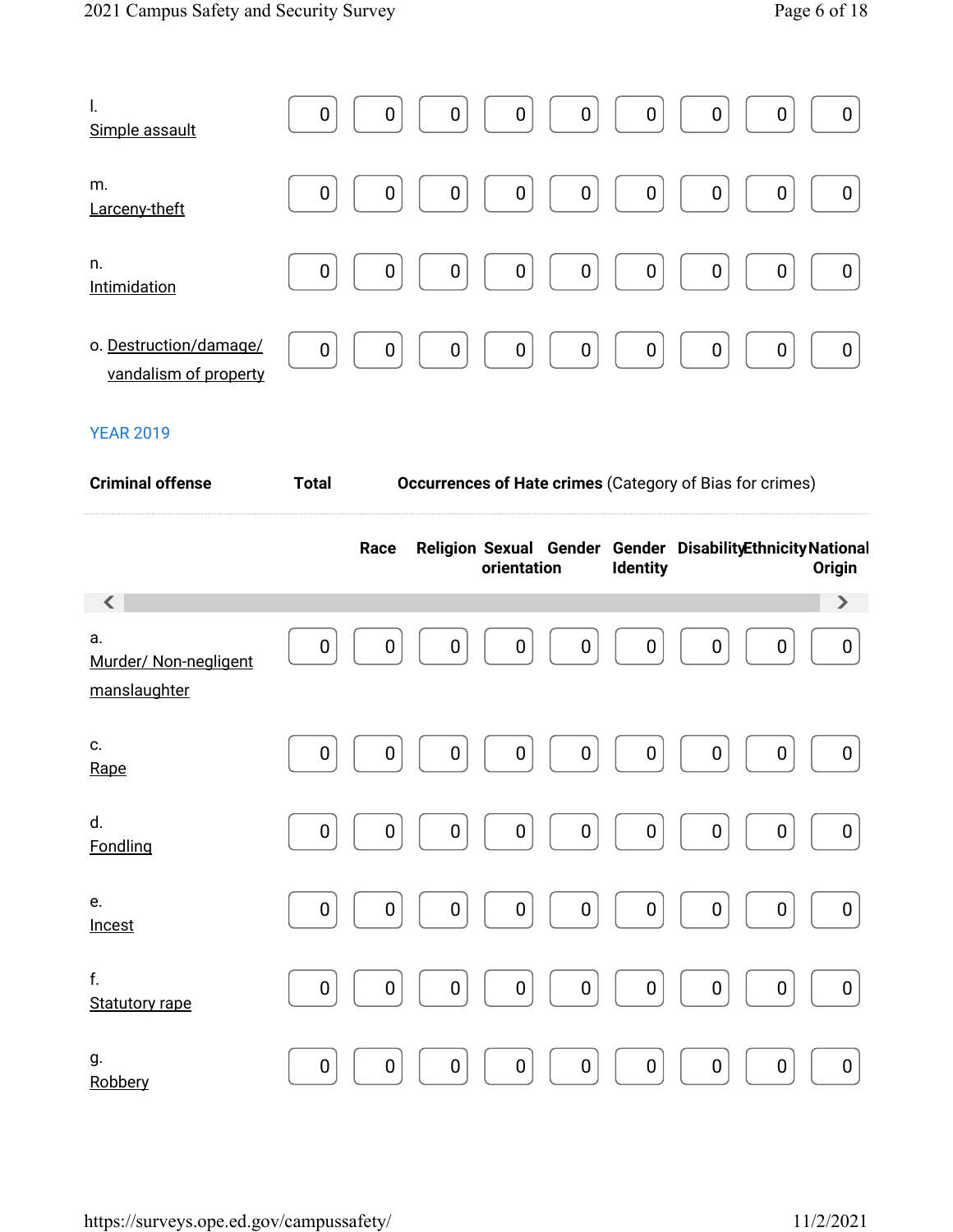| h.<br><b>Aggravated assault</b>                                             | $\boldsymbol{0}$ | 0<br>$\boldsymbol{0}$         | $\bf{0}$                                                                  | $\boldsymbol{0}$ | $\pmb{0}$       | $\boldsymbol{0}$ | 0                | 0                     |
|-----------------------------------------------------------------------------|------------------|-------------------------------|---------------------------------------------------------------------------|------------------|-----------------|------------------|------------------|-----------------------|
| i.<br><b>Burglary</b>                                                       | $\boldsymbol{0}$ | 0<br>0                        | $\boldsymbol{0}$                                                          | $\boldsymbol{0}$ | 0               | $\boldsymbol{0}$ | $\boldsymbol{0}$ | $\boldsymbol{0}$      |
| j.<br>Motor vehicle theft<br>(Do not include theft<br>from a motor vehicle) | $\boldsymbol{0}$ | $\pmb{0}$<br>0                | $\pmb{0}$                                                                 | $\pmb{0}$        | $\pmb{0}$       | $\pmb{0}$        | $\pmb{0}$        | $\pmb{0}$             |
| k.<br><b>Arson</b>                                                          | $\boldsymbol{0}$ | 0<br>0                        | $\boldsymbol{0}$                                                          | $\pmb{0}$        | $\pmb{0}$       | $\boldsymbol{0}$ | $\boldsymbol{0}$ | $\boldsymbol{0}$      |
| I.<br>Simple assault                                                        | $\boldsymbol{0}$ | $\pmb{0}$<br>0                | $\pmb{0}$                                                                 | $\pmb{0}$        | $\pmb{0}$       | $\pmb{0}$        | $\boldsymbol{0}$ | 0                     |
| m.<br>Larceny-theft                                                         | $\boldsymbol{0}$ | $\pmb{0}$<br>$\boldsymbol{0}$ | $\mathbf 0$                                                               | $\pmb{0}$        | $\pmb{0}$       | $\pmb{0}$        | $\pmb{0}$        | $\boldsymbol{0}$      |
| n.<br>Intimidation                                                          | $\boldsymbol{0}$ | $\pmb{0}$<br>$\pmb{0}$        | $\pmb{0}$                                                                 | $\pmb{0}$        | $\pmb{0}$       | $\pmb{0}$        | $\pmb{0}$        | $\boldsymbol{0}$      |
| o. Destruction/damage/<br>vandalism of property                             | $\mathbf 0$      | 0<br>$\boldsymbol{0}$         | $\mathbf 0$                                                               | $\pmb{0}$        | $\pmb{0}$       | $\boldsymbol{0}$ | $\boldsymbol{0}$ | $\boldsymbol{0}$      |
| <b>YEAR 2018</b>                                                            |                  |                               |                                                                           |                  |                 |                  |                  |                       |
| <b>Criminal offense</b>                                                     | <b>Total</b>     |                               | <b>Occurrences of Hate crimes (Category of Bias for crimes)</b>           |                  |                 |                  |                  |                       |
|                                                                             | Race             |                               | Religion Sexual Gender Gender DisabilityEthnicity National<br>orientation |                  | <b>Identity</b> |                  |                  | <b>Origin</b>         |
| a.                                                                          |                  |                               |                                                                           |                  |                 |                  |                  | $\blacktriangleright$ |
| Murder/ Non-negligent<br>manslaughter                                       | $\mathbf 0$      | 0<br>0                        | 0                                                                         | 0                | 0               | $\mathbf 0$      | 0                | 0                     |
| c.<br>Rape                                                                  | 0                | 0<br>0                        | 0                                                                         | 0                | 0               | 0                | 0                | 0                     |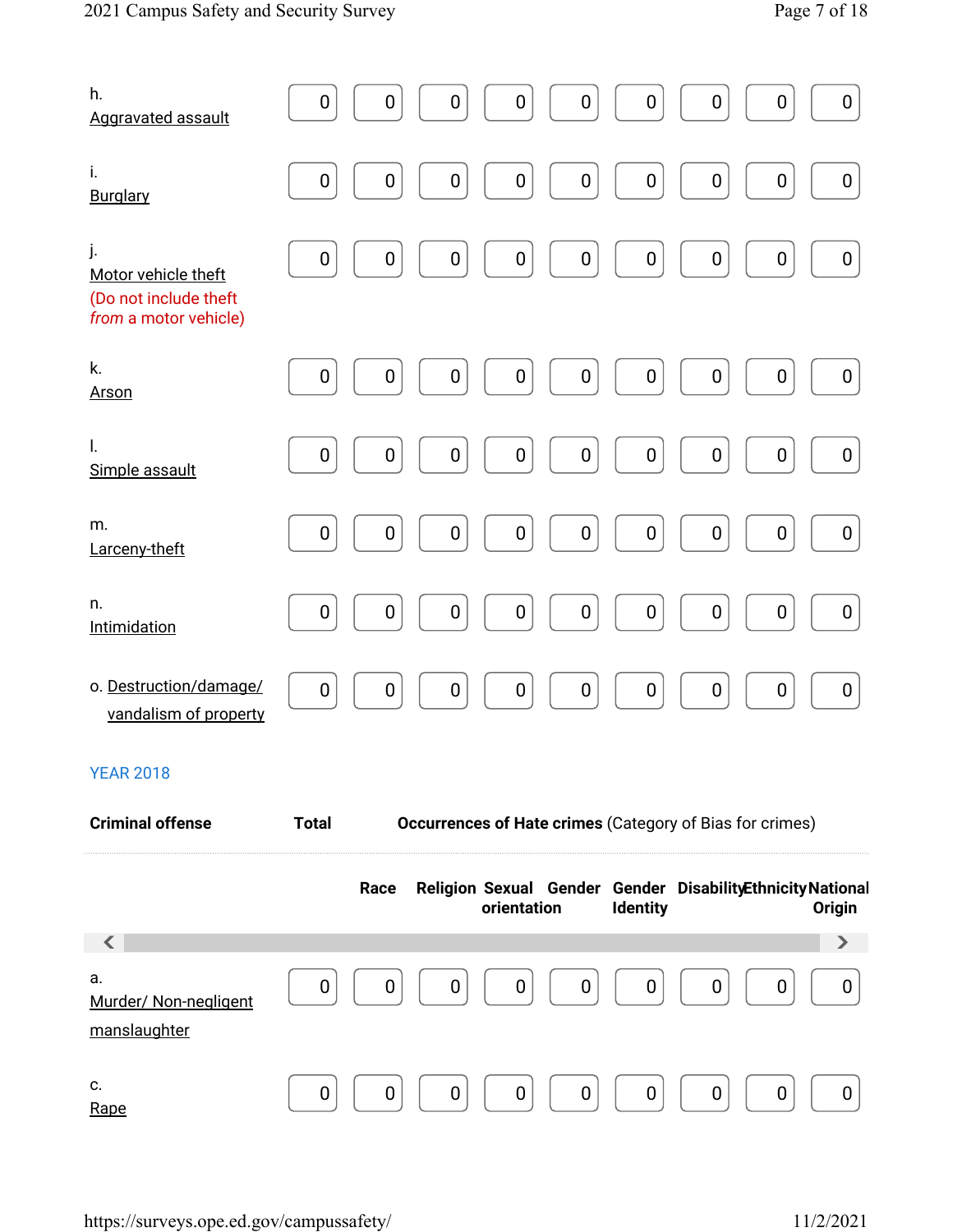| d.<br>Fondling                                  | $\pmb{0}$        | $\boldsymbol{0}$ | 0                | $\pmb{0}$        | $\pmb{0}$        | $\pmb{0}$        | $\pmb{0}$        | $\pmb{0}$        | $\pmb{0}$        |
|-------------------------------------------------|------------------|------------------|------------------|------------------|------------------|------------------|------------------|------------------|------------------|
| e.<br>Incest                                    | $\pmb{0}$        | $\boldsymbol{0}$ | 0                | 0                | $\pmb{0}$        | $\pmb{0}$        | $\pmb{0}$        | $\pmb{0}$        | $\pmb{0}$        |
| f.<br><b>Statutory rape</b>                     | $\boldsymbol{0}$ | $\boldsymbol{0}$ | $\pmb{0}$        | $\boldsymbol{0}$ | $\boldsymbol{0}$ | $\boldsymbol{0}$ | $\boldsymbol{0}$ | $\pmb{0}$        | $\pmb{0}$        |
| g.<br>Robbery                                   | $\pmb{0}$        | $\boldsymbol{0}$ | $\boldsymbol{0}$ | 0                | $\boldsymbol{0}$ | $\boldsymbol{0}$ | $\boldsymbol{0}$ | $\boldsymbol{0}$ | $\boldsymbol{0}$ |
| h.<br>Aggravated assault                        | $\pmb{0}$        | $\boldsymbol{0}$ | $\pmb{0}$        | 0                | $\boldsymbol{0}$ | $\pmb{0}$        | $\boldsymbol{0}$ | $\boldsymbol{0}$ | $\pmb{0}$        |
| i.<br>Burglary                                  | $\pmb{0}$        | $\boldsymbol{0}$ | $\boldsymbol{0}$ | $\boldsymbol{0}$ | $\boldsymbol{0}$ | $\boldsymbol{0}$ | $\pmb{0}$        | $\pmb{0}$        | $\pmb{0}$        |
| j.<br>Motor vehicle theft                       | $\pmb{0}$        | $\boldsymbol{0}$ | $\pmb{0}$        | 0                | $\pmb{0}$        | $\pmb{0}$        | $\pmb{0}$        | $\pmb{0}$        | $\pmb{0}$        |
| k.<br><b>Arson</b>                              | $\boldsymbol{0}$ | 0                | $\pmb{0}$        | $\boldsymbol{0}$ | $\boldsymbol{0}$ | $\boldsymbol{0}$ | $\pmb{0}$        | $\pmb{0}$        | $\pmb{0}$        |
| $\mathsf{L}$<br>Simple assault                  | $\boldsymbol{0}$ | $\boldsymbol{0}$ | 0                | 0                | $\boldsymbol{0}$ | $\pmb{0}$        | $\boldsymbol{0}$ | $\pmb{0}$        | $\boldsymbol{0}$ |
| m.<br>Larceny-theft                             | 0                | $\boldsymbol{0}$ | 0                | 0                | $\boldsymbol{0}$ | $\boldsymbol{0}$ | $\pmb{0}$        | 0                | 0                |
| n.<br>Intimidation                              | $\pmb{0}$        | $\pmb{0}$        | 0                | $\pmb{0}$        | $\pmb{0}$        | $\pmb{0}$        | $\pmb{0}$        | $\pmb{0}$        | 0                |
| o. Destruction/damage/<br>vandalism of property | $\pmb{0}$        | $\pmb{0}$        | 0                | 0                | $\boldsymbol{0}$ | $\pmb{0}$        | $\boldsymbol{0}$ | 0                | $\boldsymbol{0}$ |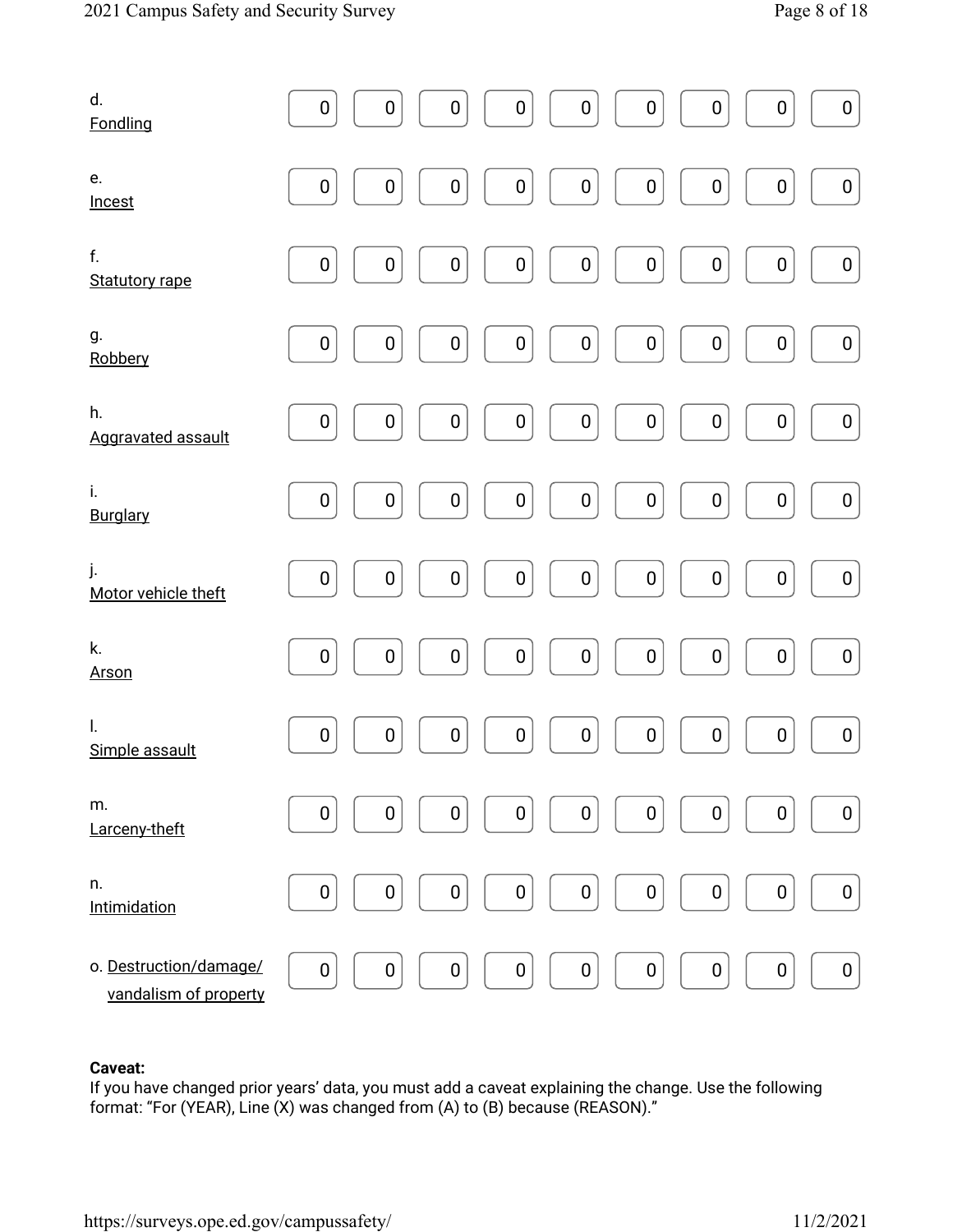## Hate Crimes - Public Property

For the criminal offenses listed below, first enter the total number of <u>Hate Crimes</u> that were reported to have occurred on <u>Public Property</u>. Then break down each total by category of bias (e.g., race, religion).

| <b>Criminal offense</b>                     | <b>Occurrences of Hate crimes (Category of Bias for crimes)</b><br><b>Total</b> |                  |           |             |   |                  |                                                            |                  |                       |
|---------------------------------------------|---------------------------------------------------------------------------------|------------------|-----------|-------------|---|------------------|------------------------------------------------------------|------------------|-----------------------|
|                                             |                                                                                 | Race             |           | orientation |   | <b>Identity</b>  | Religion Sexual Gender Gender DisabilityEthnicity National |                  | <b>Origin</b>         |
| $\langle$                                   |                                                                                 |                  |           |             |   |                  |                                                            |                  | $\blacktriangleright$ |
| a.<br>Murder/ Non-negligent<br>manslaughter | $\boldsymbol{0}$                                                                | $\boldsymbol{0}$ | 0         | 0           | 0 | 0                | $\boldsymbol{0}$                                           | $\boldsymbol{0}$ | 0                     |
| c.<br>Rape                                  | $\boldsymbol{0}$                                                                | $\boldsymbol{0}$ | 0         | 0           | 0 | 0                | $\boldsymbol{0}$                                           | $\boldsymbol{0}$ | $\boldsymbol{0}$      |
| d.<br>Fondling                              | $\boldsymbol{0}$                                                                | 0                | 0         | 0           | 0 | 0                | $\pmb{0}$                                                  | $\boldsymbol{0}$ | 0                     |
| e.<br>Incest                                | 0                                                                               | 0                | 0         | 0           | 0 | 0                | $\boldsymbol{0}$                                           | $\boldsymbol{0}$ | 0                     |
| f.<br><b>Statutory rape</b>                 | $\boldsymbol{0}$                                                                | $\boldsymbol{0}$ | 0         | 0           | 0 | $\boldsymbol{0}$ | $\boldsymbol{0}$                                           | $\pmb{0}$        | 0                     |
| g.<br>Robbery                               | $\pmb{0}$                                                                       | 0                | $\pmb{0}$ | 0           | 0 | $\boldsymbol{0}$ | $\pmb{0}$                                                  | $\boldsymbol{0}$ | $\boldsymbol{0}$      |
| h.<br><b>Aggravated assault</b>             | $\boldsymbol{0}$                                                                | $\boldsymbol{0}$ | 0         | 0           | 0 | $\boldsymbol{0}$ | $\boldsymbol{0}$                                           | $\boldsymbol{0}$ | $\boldsymbol{0}$      |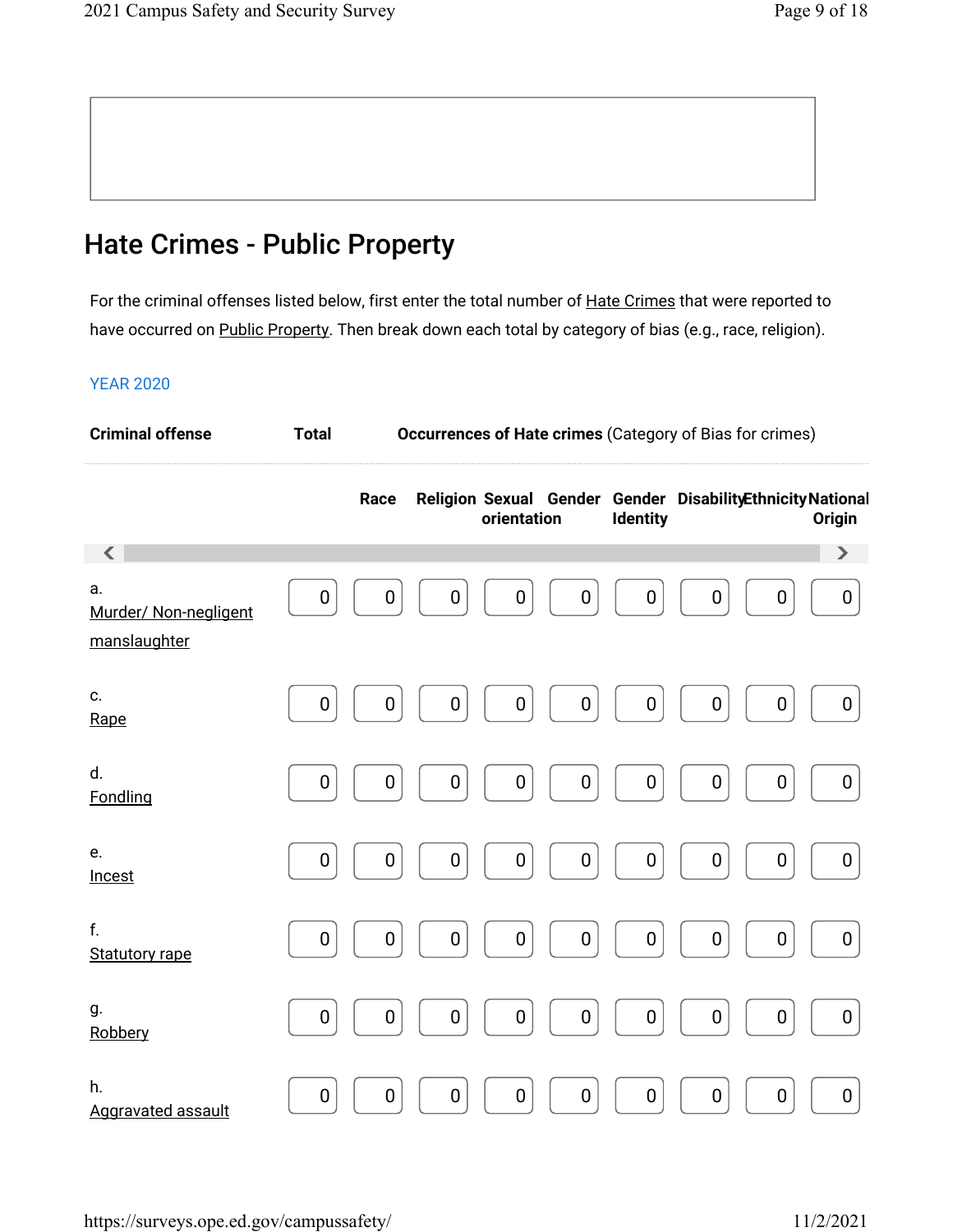| i.<br><b>Burglary</b>                                                       | $\mathbf 0$<br>$\mathbf 0$<br>0<br>0<br>$\boldsymbol{0}$<br>$\mathbf 0$<br>$\mathbf 0$<br>0<br>0                                                 |
|-----------------------------------------------------------------------------|--------------------------------------------------------------------------------------------------------------------------------------------------|
| j.<br>Motor vehicle theft<br>(Do not include theft<br>from a motor vehicle) | $\pmb{0}$<br>$\mathbf 0$<br>$\mathbf 0$<br>$\mathbf 0$<br>$\mathbf 0$<br>0<br>0<br>0<br>0                                                        |
| k.<br><b>Arson</b>                                                          | $\boldsymbol{0}$<br>0<br>0<br>0<br>0<br>$\boldsymbol{0}$<br>$\mathbf 0$<br>0<br>0                                                                |
| $\mathsf{I}$ .<br>Simple assault                                            | $\pmb{0}$<br>$\mathbf 0$<br>0<br>0<br>0<br>0<br>$\boldsymbol{0}$<br>0<br>0                                                                       |
| m.<br>Larceny-theft                                                         | $\pmb{0}$<br>0<br>$\boldsymbol{0}$<br>$\boldsymbol{0}$<br>0<br>0<br>0<br>0<br>$\boldsymbol{0}$                                                   |
| n.<br>Intimidation                                                          | $\boldsymbol{0}$<br>$\pmb{0}$<br>$\mathbf 0$<br>$\mathbf 0$<br>$\boldsymbol{0}$<br>0<br>$\boldsymbol{0}$<br>$\boldsymbol{0}$<br>$\boldsymbol{0}$ |
| o. Destruction/damage/<br>vandalism of property                             | $\mathbf 0$<br>$\mathbf 0$<br>$\boldsymbol{0}$<br>$\boldsymbol{0}$<br>0<br>$\boldsymbol{0}$<br>0<br>0<br>$\boldsymbol{0}$                        |

| <b>Criminal offense</b>                     | <b>Total</b> | <b>Occurrences of Hate crimes (Category of Bias for crimes)</b> |                                                                            |                 |   |               |  |  |
|---------------------------------------------|--------------|-----------------------------------------------------------------|----------------------------------------------------------------------------|-----------------|---|---------------|--|--|
|                                             |              | Race                                                            | Religion Sexual Gender Gender Disability Ethnicity National<br>orientation | <b>Identity</b> |   | <b>Origin</b> |  |  |
|                                             |              |                                                                 |                                                                            |                 |   | ⋗             |  |  |
| a.<br>Murder/ Non-negligent<br>manslaughter | 0            | U                                                               | 0<br>0                                                                     | 0<br>0          | 0 |               |  |  |
| c.<br>Rape                                  | n            |                                                                 | 0                                                                          | n<br>0          |   |               |  |  |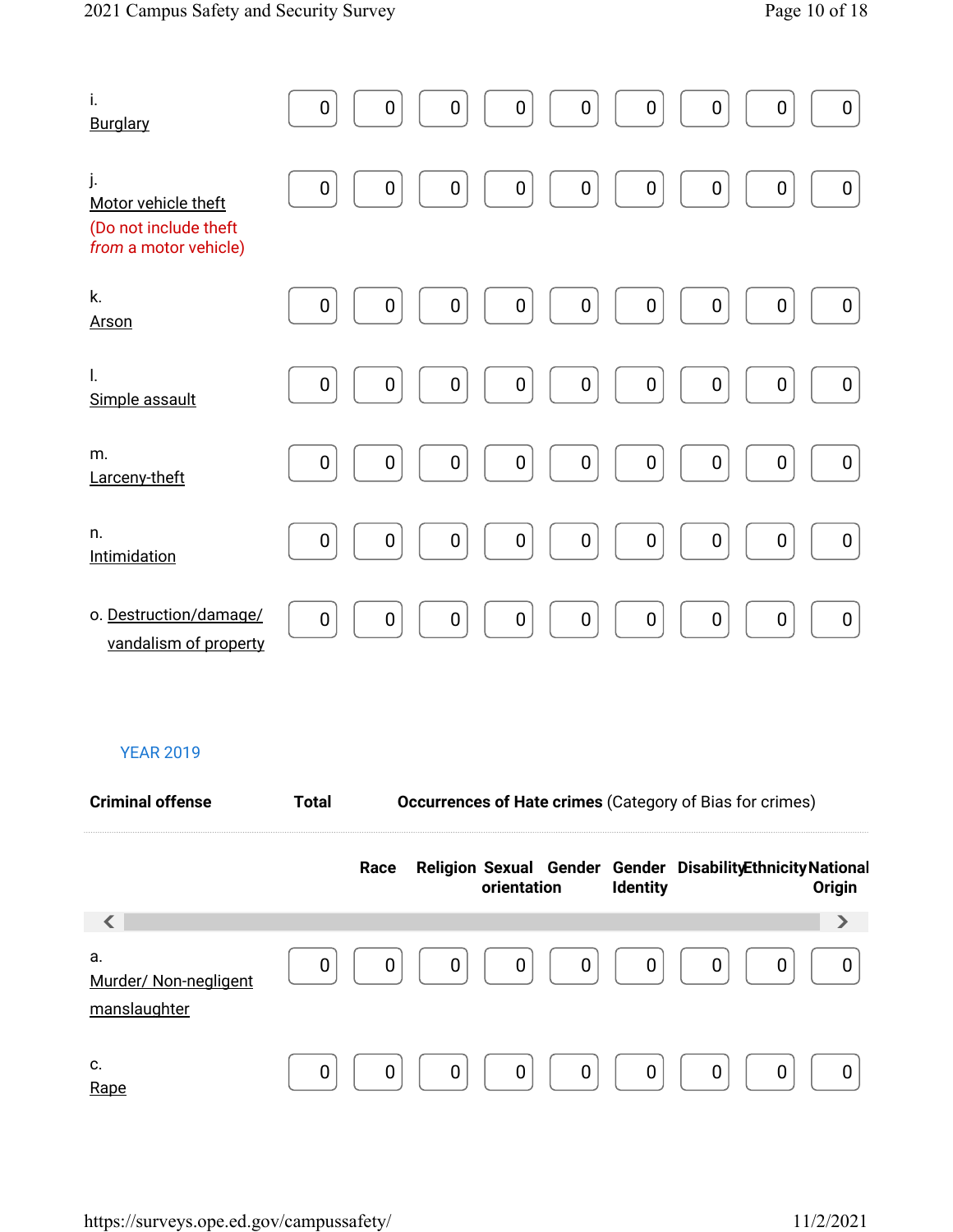| d.<br>Fondling                                                              | $\boldsymbol{0}$ | 0                | 0                | $\pmb{0}$        | $\pmb{0}$        | $\boldsymbol{0}$ | $\boldsymbol{0}$ | $\boldsymbol{0}$                                         | $\pmb{0}$        |
|-----------------------------------------------------------------------------|------------------|------------------|------------------|------------------|------------------|------------------|------------------|----------------------------------------------------------|------------------|
| e.<br>Incest                                                                | $\pmb{0}$        | $\pmb{0}$        | 0                | $\pmb{0}$        | $\pmb{0}$        | $\pmb{0}$        | $\boldsymbol{0}$ | $\pmb{0}$                                                | $\pmb{0}$        |
| f.<br><b>Statutory rape</b>                                                 | $\boldsymbol{0}$ | $\mathbf 0$      | $\boldsymbol{0}$ | $\boldsymbol{0}$ | $\pmb{0}$        | $\mathbf 0$      | $\boldsymbol{0}$ | $\boldsymbol{0}$                                         | $\pmb{0}$        |
| g.<br>Robbery                                                               | $\boldsymbol{0}$ | $\boldsymbol{0}$ | $\pmb{0}$        | $\pmb{0}$        | $\pmb{0}$        | $\boldsymbol{0}$ | $\boldsymbol{0}$ | $\boldsymbol{0}$                                         | $\boldsymbol{0}$ |
| h.<br>Aggravated assault                                                    | $\boldsymbol{0}$ | $\boldsymbol{0}$ | $\pmb{0}$        | 0                | $\boldsymbol{0}$ | $\boldsymbol{0}$ | $\boldsymbol{0}$ | $\boldsymbol{0}$                                         | 0                |
| i.<br>Burglary                                                              | $\boldsymbol{0}$ | 0                | $\boldsymbol{0}$ | $\boldsymbol{0}$ | $\pmb{0}$        | $\pmb{0}$        | $\boldsymbol{0}$ | $\boldsymbol{0}$                                         | $\pmb{0}$        |
| j.<br>Motor vehicle theft<br>(Do not include theft<br>from a motor vehicle) | $\pmb{0}$        | $\mathbf 0$      | $\pmb{0}$        | $\pmb{0}$        | $\pmb{0}$        | $\mathbf 0$      | $\pmb{0}$        | $\pmb{0}$                                                | $\pmb{0}$        |
| k.<br><b>Arson</b>                                                          | $\boldsymbol{0}$ | 0                | 0                | $\boldsymbol{0}$ | $\boldsymbol{0}$ | $\boldsymbol{0}$ | $\boldsymbol{0}$ | $\boldsymbol{0}$                                         | $\boldsymbol{0}$ |
| $\mathsf{I}$ .<br>Simple assault                                            | $\boldsymbol{0}$ | $\pmb{0}$        | $\pmb{0}$        | $\pmb{0}$        | $\mathbf 0$      | $\boldsymbol{0}$ | $\mathbf 0$      | $\mathbf 0$                                              | $\pmb{0}$        |
| m.<br>Larceny-theft                                                         | 0                | 0                | 0                | 0                | $\boldsymbol{0}$ | $\boldsymbol{0}$ | 0                | $\boldsymbol{0}$                                         | 0                |
| n.<br>Intimidation                                                          | 0                | 0                | 0                | 0                | $\pmb{0}$        | $\pmb{0}$        | $\boldsymbol{0}$ | $\boldsymbol{0}$                                         | 0                |
| o. Destruction/damage/<br>vandalism of property                             | $\pmb{0}$        | 0                | 0                | 0                | $\pmb{0}$        | $\pmb{0}$        | $\boldsymbol{0}$ | $\pmb{0}$                                                | 0                |
| <b>YEAR 2018</b>                                                            |                  |                  |                  |                  |                  |                  |                  |                                                          |                  |
| <b>Criminal offense</b>                                                     | <b>Total</b>     |                  |                  |                  |                  |                  |                  | Occurrences of Hate crimes (Category of Bias for crimes) |                  |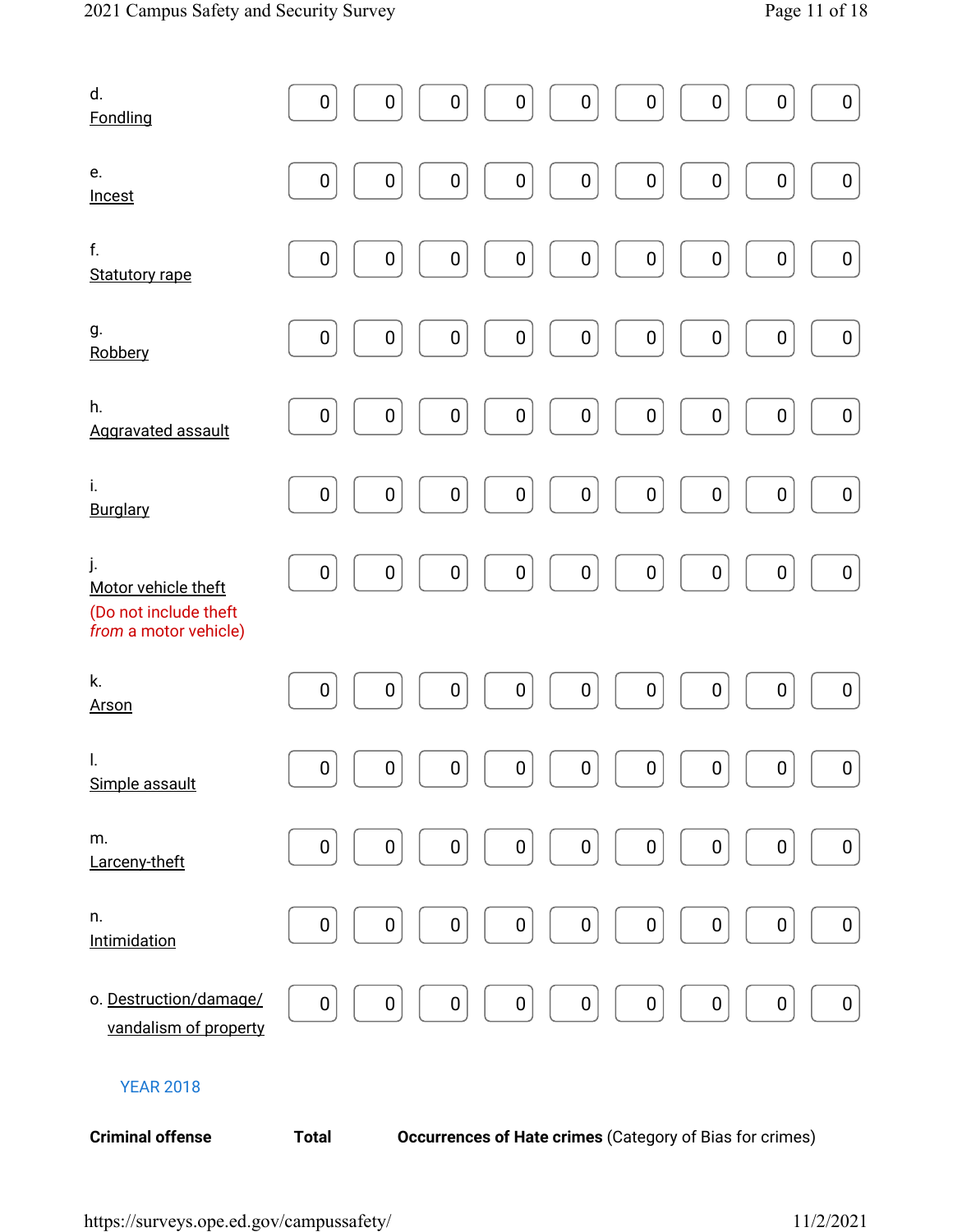|                                             |                  | Race             |                  | orientation      |                  | Identity         | Religion Sexual Gender Gender DisabilityEthnicity National |                  | Origin                |
|---------------------------------------------|------------------|------------------|------------------|------------------|------------------|------------------|------------------------------------------------------------|------------------|-----------------------|
| $\left\langle \right\rangle$                |                  |                  |                  |                  |                  |                  |                                                            |                  | $\blacktriangleright$ |
| а.<br>Murder/ Non-negligent<br>manslaughter | $\boldsymbol{0}$ | $\boldsymbol{0}$ | $\boldsymbol{0}$ | $\boldsymbol{0}$ | $\boldsymbol{0}$ | $\boldsymbol{0}$ | $\boldsymbol{0}$                                           | $\boldsymbol{0}$ | $\boldsymbol{0}$      |
|                                             |                  |                  |                  |                  |                  |                  |                                                            |                  |                       |
| c.<br>Rape                                  | 0                | $\boldsymbol{0}$ | $\boldsymbol{0}$ | 0                | 0                | $\pmb{0}$        | $\pmb{0}$                                                  | $\pmb{0}$        | 0                     |
| d.<br>Fondling                              | $\boldsymbol{0}$ | $\boldsymbol{0}$ | $\boldsymbol{0}$ | 0                | 0                | 0                | $\pmb{0}$                                                  | $\pmb{0}$        | $\boldsymbol{0}$      |
| e.<br>Incest                                | $\boldsymbol{0}$ | $\boldsymbol{0}$ | $\boldsymbol{0}$ | 0                | $\boldsymbol{0}$ | $\boldsymbol{0}$ | $\pmb{0}$                                                  | $\pmb{0}$        | $\boldsymbol{0}$      |
| f.<br><b>Statutory rape</b>                 | $\pmb{0}$        | $\pmb{0}$        | $\pmb{0}$        | $\pmb{0}$        | 0                | $\pmb{0}$        | $\pmb{0}$                                                  | $\pmb{0}$        | $\pmb{0}$             |
| g.<br>Robbery                               | $\boldsymbol{0}$ | $\mathbf 0$      | $\boldsymbol{0}$ | $\pmb{0}$        | $\boldsymbol{0}$ | $\pmb{0}$        | $\pmb{0}$                                                  | $\pmb{0}$        | $\pmb{0}$             |
| h.<br>Aggravated assault                    | $\boldsymbol{0}$ | $\pmb{0}$        | $\boldsymbol{0}$ | $\pmb{0}$        | $\boldsymbol{0}$ | $\pmb{0}$        | $\pmb{0}$                                                  | $\pmb{0}$        | $\boldsymbol{0}$      |
| İ.<br>Burglary                              | $\pmb{0}$        | $\pmb{0}$        | $\pmb{0}$        | $\pmb{0}$        | 0                | $\pmb{0}$        | $\pmb{0}$                                                  | $\pmb{0}$        | $\pmb{0}$             |
| j.<br>Motor vehicle theft                   | $\pmb{0}$        | $\pmb{0}$        | $\pmb{0}$        | 0                | 0                | 0                | $\pmb{0}$                                                  | $\boldsymbol{0}$ | $\boldsymbol{0}$      |
| k.<br><b>Arson</b>                          | $\pmb{0}$        | 0                | $\boldsymbol{0}$ | 0                | 0                | 0                | $\pmb{0}$                                                  | $\boldsymbol{0}$ | $\boldsymbol{0}$      |
| l.<br>Simple assault                        | $\boldsymbol{0}$ | $\mathbf 0$      | $\boldsymbol{0}$ | 0                | 0                | 0                | 0                                                          | $\boldsymbol{0}$ | 0                     |
| m.<br>Larceny-theft                         | 0                | 0                | $\boldsymbol{0}$ | 0                | 0                | 0                | $\boldsymbol{0}$                                           | $\boldsymbol{0}$ | 0                     |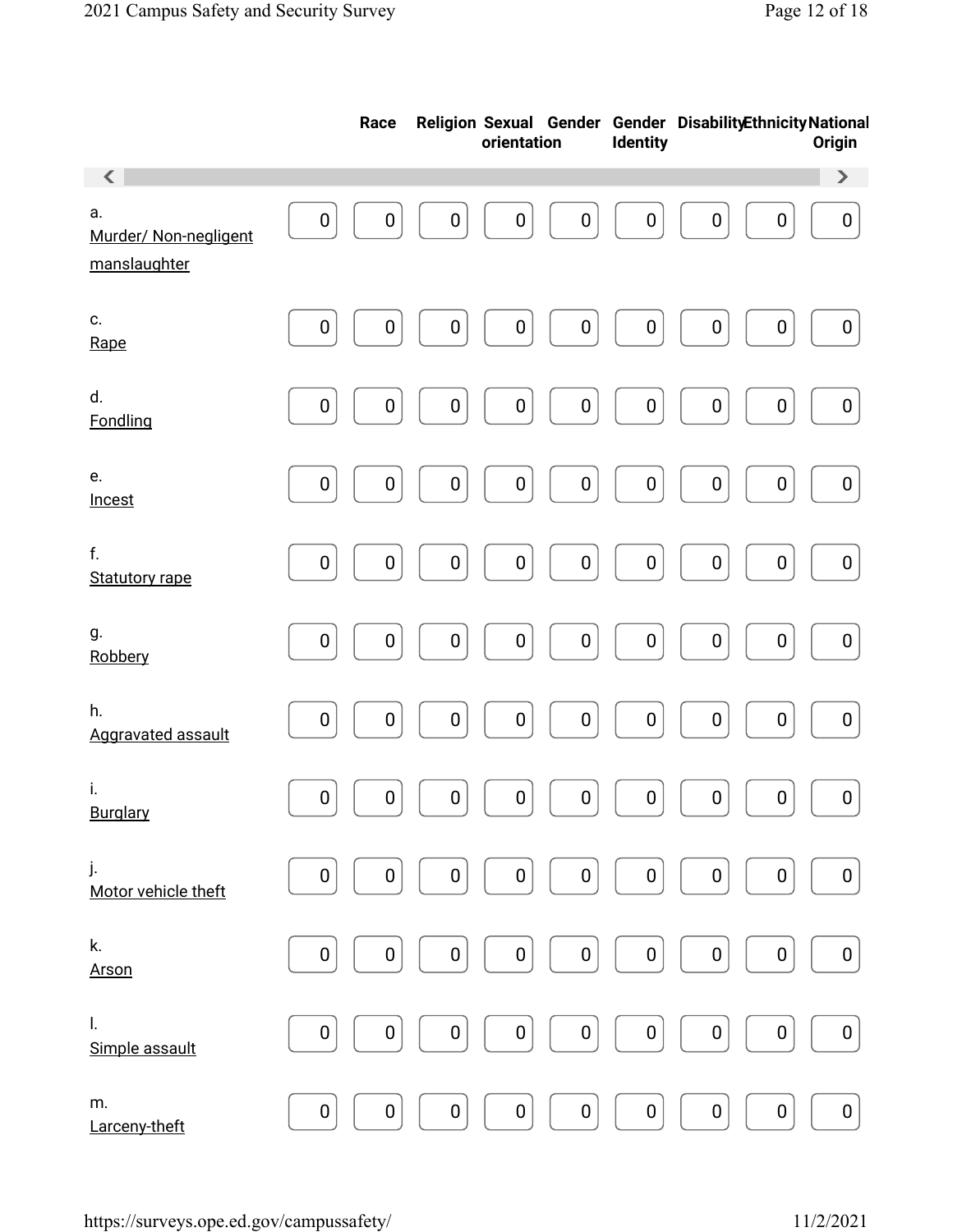| n.<br>Intimidation                              |   |  |
|-------------------------------------------------|---|--|
| o. Destruction/damage/<br>vandalism of property | ັ |  |

If you have changed prior years' data, you must add a caveat explaining the change. Use the following format: "For (YEAR), Line (X) was changed from (A) to (B) because (REASON)."

## VAWA Offenses - On Campus

For each of the following crimes, enter the number reported to have occurred On Campus.

| Crime                   | <b>Total occurences On Campus</b> |      |      |  |
|-------------------------|-----------------------------------|------|------|--|
|                         | 2018                              | 2019 | 2020 |  |
| а.<br>Domestic violence |                                   |      |      |  |
| b.<br>Dating violence   |                                   |      |      |  |
| c.<br>Stalking          |                                   |      |      |  |

#### **Caveat:**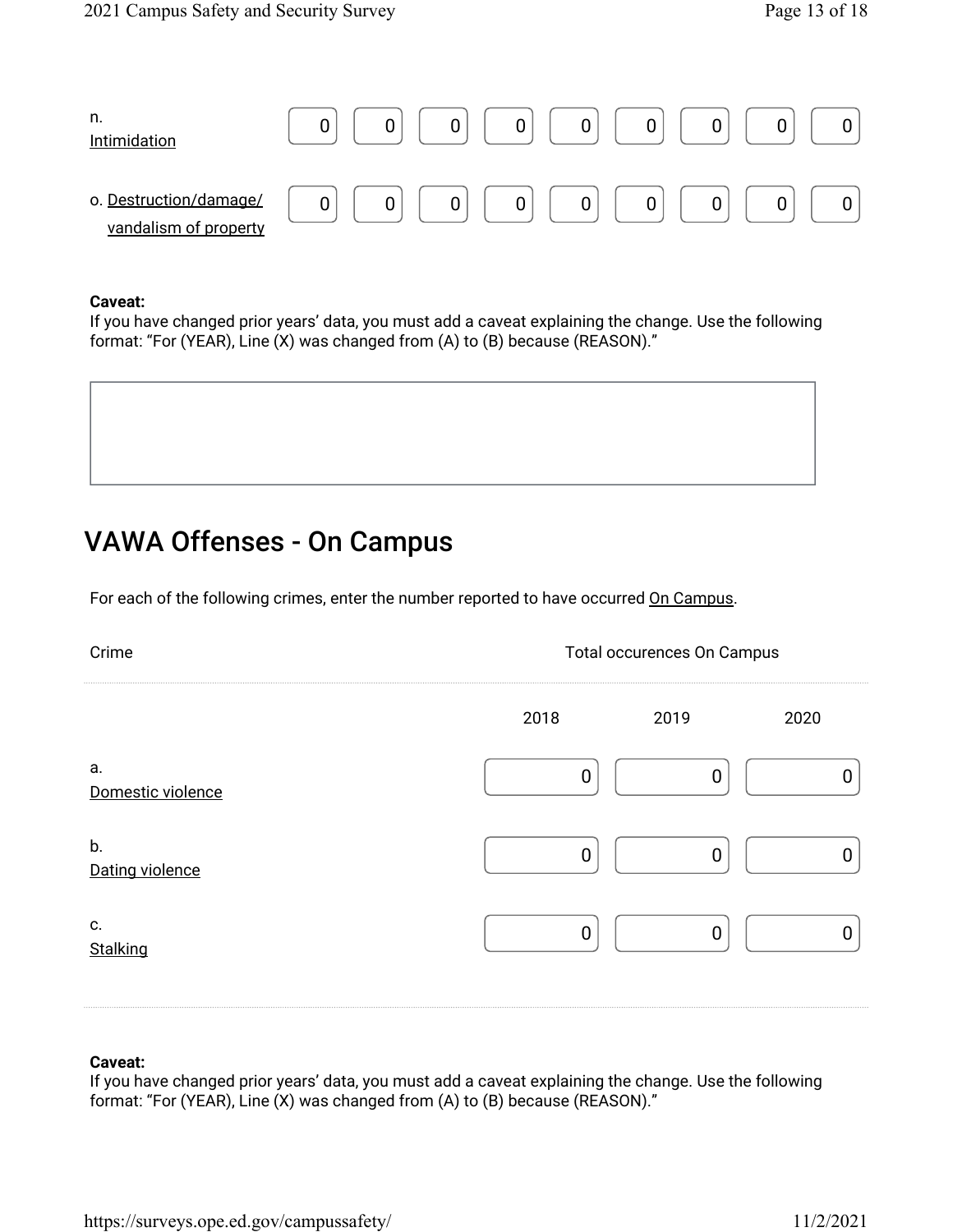## VAWA Offenses - Public Property

For each of the following crimes, enter the number reported to have occurred on Public Property.

Crime Crime Crime Crime Crime Crime Crime Crime Crime Crime Crime Crime Crime Crime Crime Crime Crime Crime Crime Crime Crime Crime Crime Crime Crime Crime Crime Crime Crime Crime Crime Crime Crime Crime Crime Crime Crime

|                         | 2018 |   | 2019           | 2020 |
|-------------------------|------|---|----------------|------|
| a.<br>Domestic violence |      | 0 | ◢              |      |
| b.<br>Dating violence   |      | 0 | $\mathbf 0$    | ი    |
| c.<br>Stalking          |      | 0 | $\overline{0}$ |      |

#### **Caveat:**

If you have changed prior years' data, you must add a caveat explaining the change. Use the following format: "For (YEAR), Line (X) was changed from (A) to (B) because (REASON)."

## Arrests - On campus

Enter the number of Arrests for each of the following crimes that occurred On Campus.

**Crime Number of Arrests**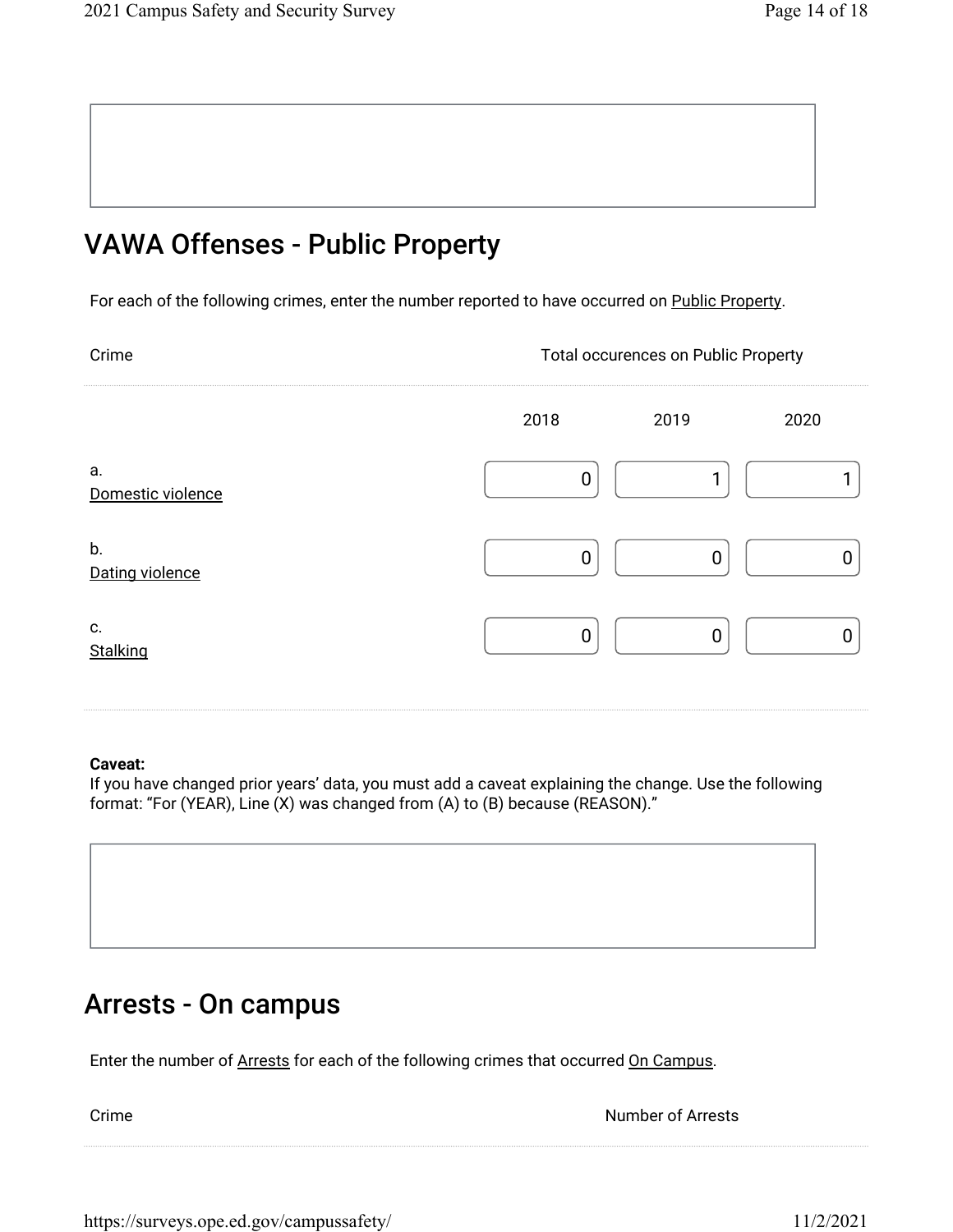|                                           | 2018 | 2019 | 2020 |
|-------------------------------------------|------|------|------|
| а.<br>Weapons: carrying, possessing, etc. | 0    | 0    |      |
| b.<br>Drug abuse violations               | 0    | 0    |      |
| C.<br><b>Liquor law violations</b>        | 0    | 0    |      |

**Please Note:** Do NOT include drunkenness or driving under the influence in liquor law violations.

#### **Caveat:**

If you have changed prior years' data, you must add a caveat explaining the change. Use the following format: "For (YEAR), Line (X) was changed from (A) to (B) because (REASON)."

## Arrests - Public Property

Enter the number of Arrests for each of the following crimes that occurred on Public Property.

| Crime                                     | <b>Number of Arrests</b> |      |  |  |
|-------------------------------------------|--------------------------|------|--|--|
|                                           | 2018                     | 2019 |  |  |
| а.<br>Weapons: carrying, possessing, etc. |                          |      |  |  |
| b.<br>Drug abuse violations               |                          |      |  |  |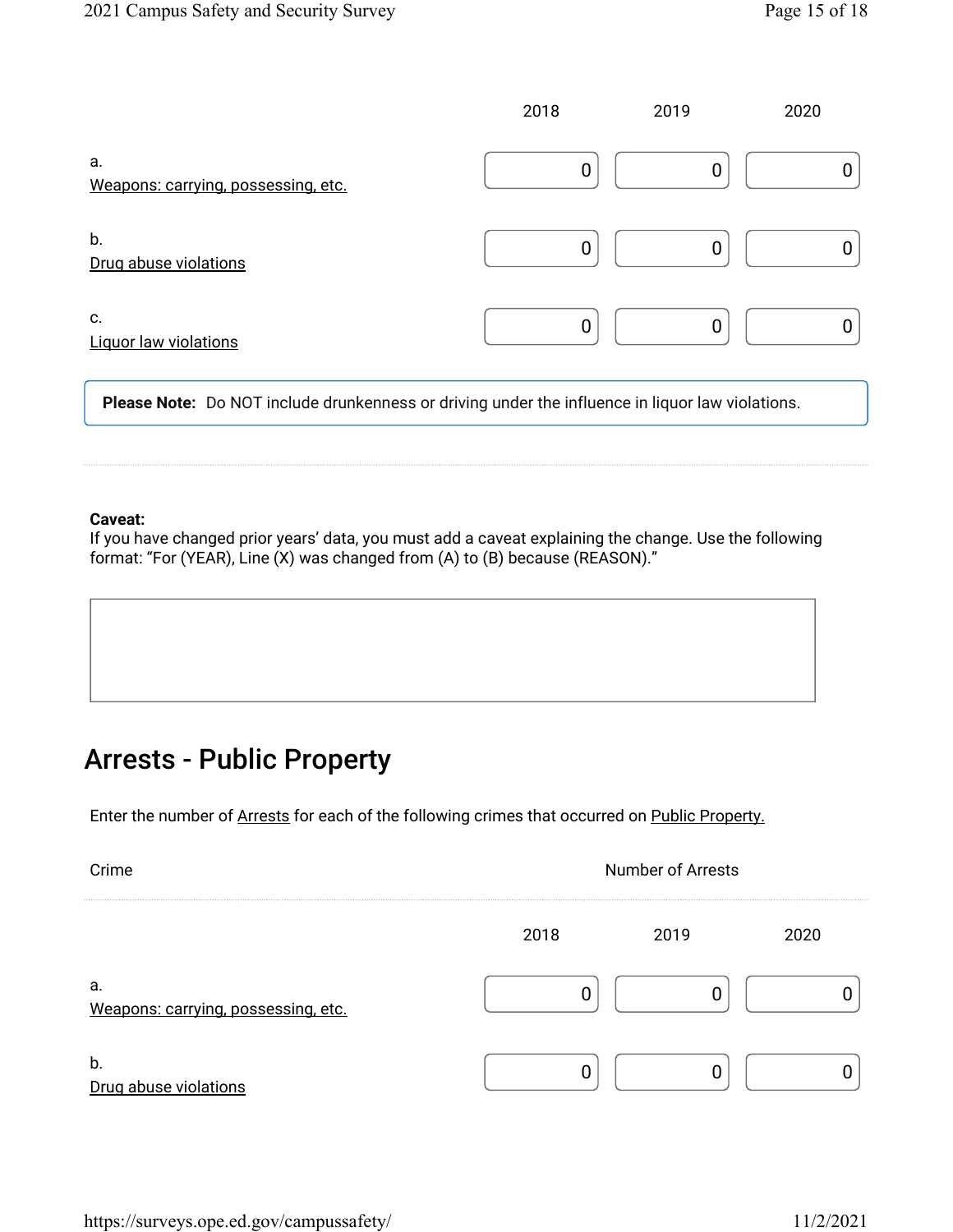| C.<br><b>Liquor law violations</b>                                                                      |  |  |  |
|---------------------------------------------------------------------------------------------------------|--|--|--|
| <b>Please Note:</b> Do NOT include drunkenness or driving under the influence in liquor law violations. |  |  |  |

If you have changed prior years' data, you must add a caveat explaining the change. Use the following format: "For (YEAR), Line (X) was changed from (A) to (B) because (REASON)."

# Disciplinary Actions - On Campus

Enter the number of persons <u>referred for disciplinary action</u> for crimes that occurred <u>On Campus</u> for each of the following categories.

Do not include disciplinary actions that were strictly for school policy violations.

If the disciplinary action is the result of an arrest, please do not count it here; count the violation as 1 arrest.

| Crime                                     | Number of persons referred for<br><b>Disciplinary Action</b> |      |      |  |
|-------------------------------------------|--------------------------------------------------------------|------|------|--|
|                                           | 2018                                                         | 2019 | 2020 |  |
| а.<br>Weapons: carrying, possessing, etc. |                                                              | 0    |      |  |
| b.<br>Drug abuse violations               |                                                              | Ŋ    |      |  |
| C.<br><b>Liquor law violations</b>        |                                                              | ŋ    |      |  |

**Please Note:** Do NOT include drunkenness or driving under the influence in liquor law violations.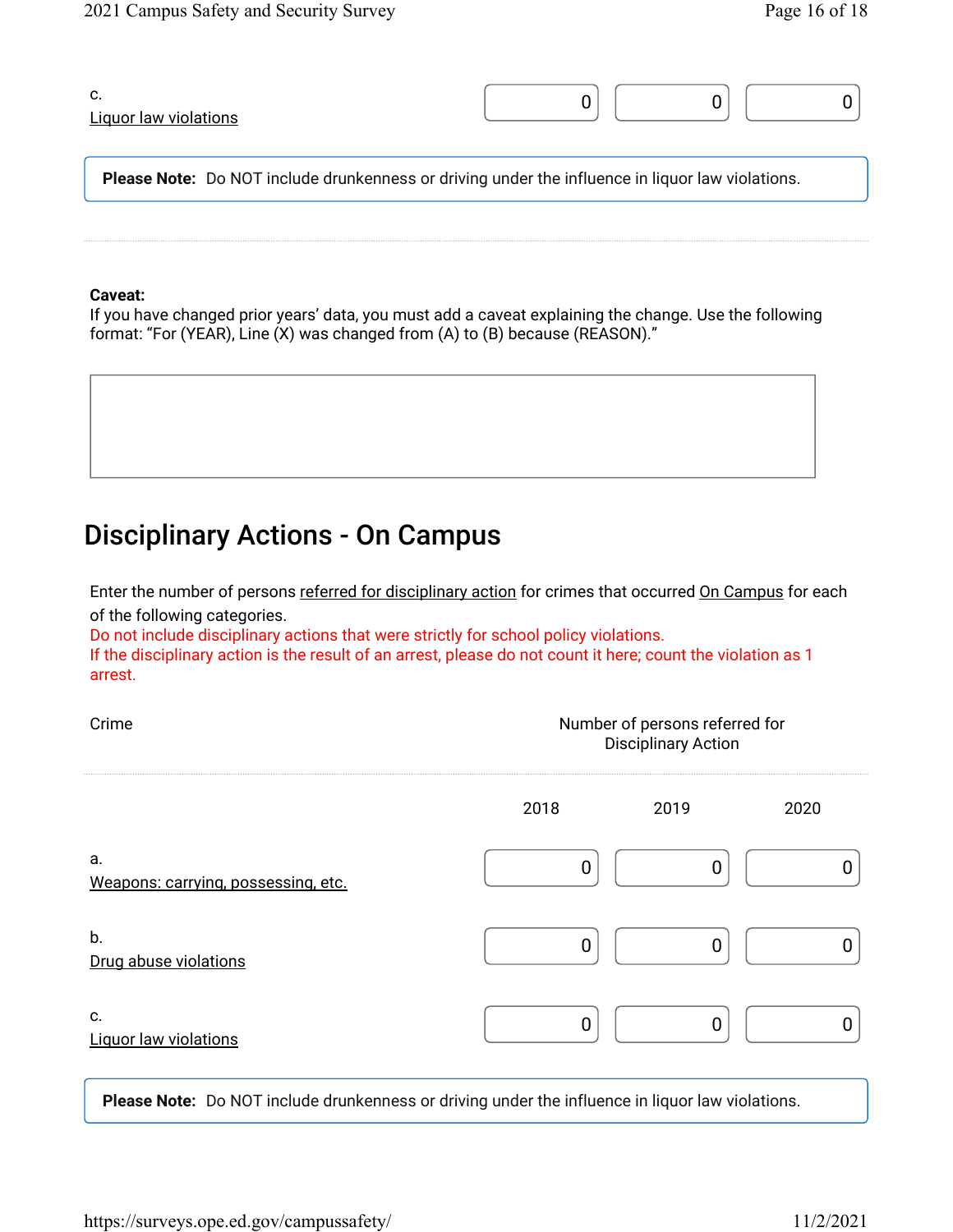If you have changed prior years' data, you must add a caveat explaining the change. Use the following format: "For (YEAR), Line (X) was changed from (A) to (B) because (REASON)."

## Disciplinary Actions - Public Property

Enter the number of persons referred for disciplinary action for crimes that occurred on Public Property for each of the following categories.

Do not include disciplinary actions that were strictly for school policy violations.

If the disciplinary action is the result of an arrest, please do not count it here; count the violation as 1 arrest.

| Crime                                     | Number of persons referred for<br><b>Disciplinary Action</b> |      |      |  |
|-------------------------------------------|--------------------------------------------------------------|------|------|--|
|                                           | 2018                                                         | 2019 | 2020 |  |
| a.<br>Weapons: carrying, possessing, etc. |                                                              |      |      |  |
| b.<br>Drug abuse violations               |                                                              |      |      |  |
| c.<br><b>Liquor law violations</b>        |                                                              |      |      |  |

**Please Note:** Do NOT include drunkenness or driving under the influence in liquor law violations.

#### **Caveat:**